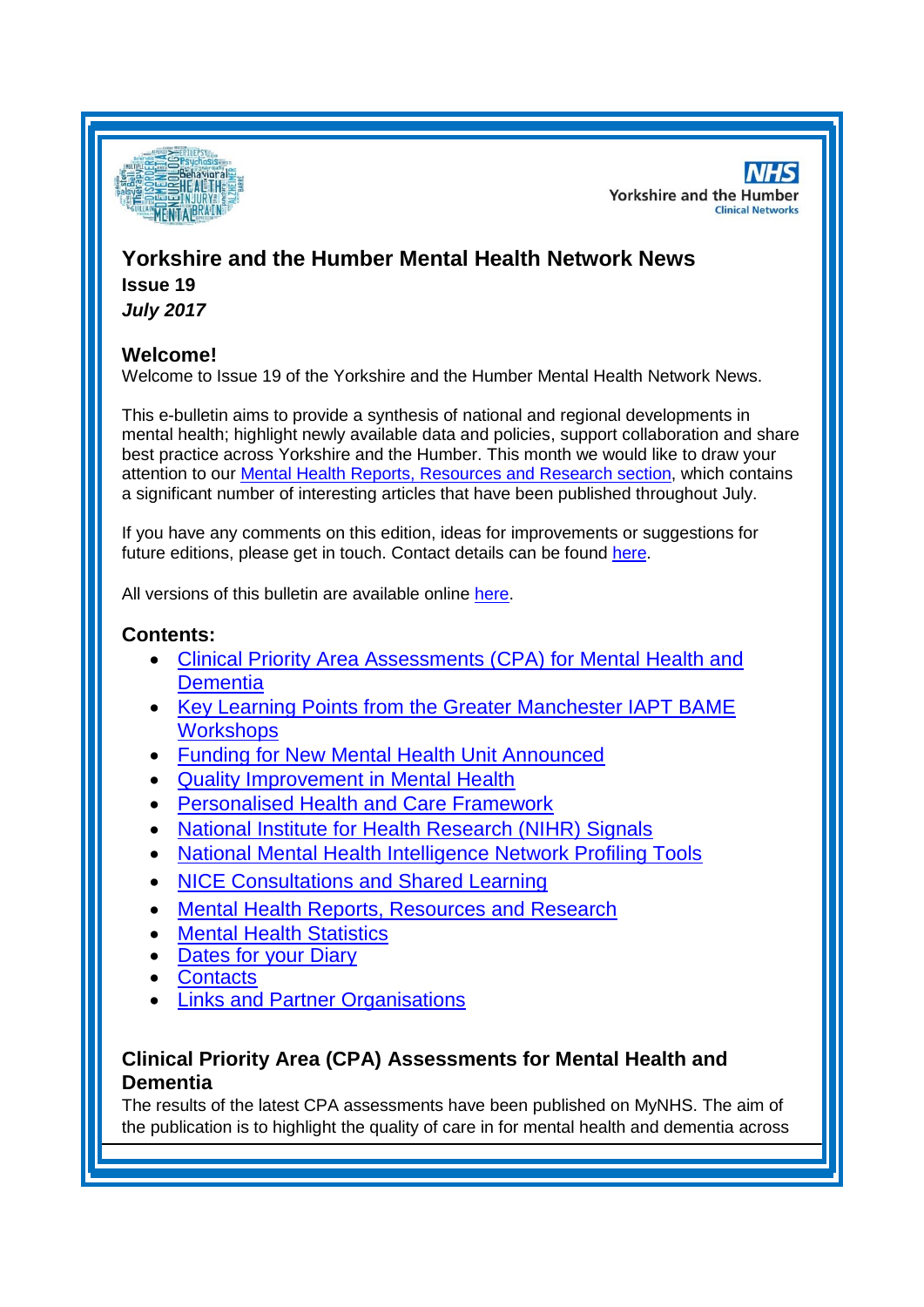England. To view the latest results for your area click [here.](https://www.nhs.uk/service-search/performance-indicators/organisations/ccg-better-care?ResultsViewId=1173&MetricGroupId=609&SortingMetricId=-1&SortDirection=NotSet&Radius=25&PageSize=10&locationId=18766&locationName=Sheffield%2C%20South%20Yorkshire%2C%20S1&latitude=53.381&longitude=-1.47)

#### **Key Learning Points from the Greater Manchester IAPT BAME Workshops**

Throughout early 2017 Greater Manchester and Eastern Cheshire Clinical Network has worked with people from Black, Asian and Minority Ethnic (BAME) communities to increase access and recovery rates to Improving Access to Psychological Therapies (IAPT) services. This work has resulted in the production of a [report](http://lgbt.foundation/assets/_files/documents/jul_17/FENT__1500641364_BAME_IAPT_Workshops_SHARED_LEA.pdf) containing key learning points for BAME communities in accessing IAPT and in the production of a series of [videos,](https://www.youtube.com/playlist?list=PLUvqYF0wCD5-ZngMtArxzgX40W9LeLwds) in different languages, to make services more accessible.

#### <span id="page-1-0"></span>**Funding for New Mental Health Unit Announced**

Humber NHS Foundation Trust has been awarded a multi-million pound contract to develop a new mental health inpatient unit for children and young people. The Trust will establish an 11-bed unit for 13 to 18-year-olds from Hull, the East Riding and North and North East Lincolnshire after signing a 10-year deal with NHS England. The facility will be located in central Hull and will treat a range of illnesses including depression, psychoses, eating disorders, anxiety and emerging personality disorder. More information can be found [here.](http://www.humber.nhs.uk/news/Humber-NHS-Foundation-Trust-awarded-multi-million-pound-contract-to-develop-new-mental-health-inpatient-unit-for-children-and-young-people.htm)

#### <span id="page-1-1"></span>**Quality Improvement in Mental Health**

The King's Fund has recently published [Quality Improvement in Mental Health.](https://www.kingsfund.org.uk/publications/quality-improvement-mental-health) This report investigates the potential opportunities arising from the application of quality improvement approaches in the mental health sector. The report also identifies relevant learning from organisations that have adopted quality improvement approaches and explores what changes are needed from senior leaders to cultivate a quality improvement ethos within their organisation.

#### <span id="page-1-2"></span>**Personalised Health and Care Framework**

The [Personalised Health and Care Framework](http://www.personalhealthbudgets.england.nhs.uk/nl/?nl=45&u=4230B1DC-0376-A547-D245BB6A74C9B90C) is the go-to guide for CCGs and local authorities on how to use Integrated Personal Commissioning and personal health budgets, as a way of providing people with a more personalised approach to their health and social care.

NHS England aims to ensure that 300,000 people benefit from personalised health and care through Integrated Personal Commissioning by 2018/19. This will include 40,000 people with a personal health budget, putting us on track to meet the current Mandate objective that 50,000-100,000 people should have one by 2021. The [Personalised Health](http://www.personalhealthbudgets.england.nhs.uk/nl/?nl=46&u=4230B1DC-0376-A547-D245BB6A74C9B90C)  [and Care Framework](http://www.personalhealthbudgets.england.nhs.uk/nl/?nl=46&u=4230B1DC-0376-A547-D245BB6A74C9B90C) is designed to help the NHS, local authorities and their partners make these changes happen.

The new resources include:

- [A national expansion plan:](https://www.england.nhs.uk/personalised-health-and-care/national-expansion-plan/) showing how existing policy ambitions as set out in the NHS Mandate and Next steps for the Five Year Forward View will be achieved.
- [Practical advice:](http://www.personalhealthbudgets.england.nhs.uk/nl/?nl=45&u=4230B1DC-0376-A547-D245BB6A74C9B90C) the IPC operating model, summary guides for each of the IPC key shifts, a Finance and Commissioning Handbook and examples of 'good' practice.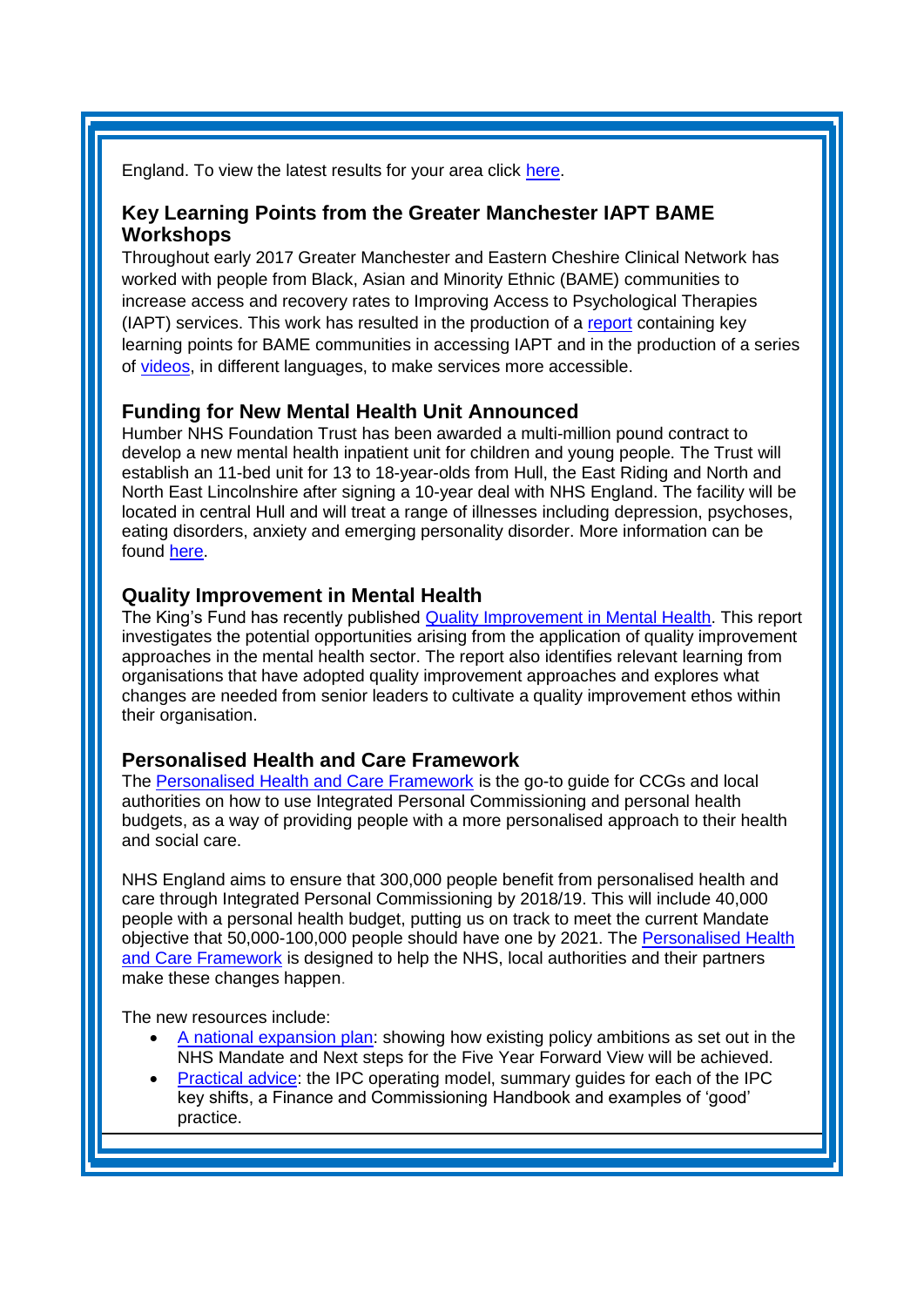[Information for people, carers and families:](https://www.england.nhs.uk/personalised-health-and-care/information-for-people-families-and-carers/) a plain English guide to IPC, and six films explaining what the changes mean.

## <span id="page-2-0"></span>**National Institute for Health Research (NIHR) Signals**

The latest series of summaries of recently published research by the NIHR contain information on: [Three Psychological Therapies are Effective for Adolescent Depression.](https://discover.dc.nihr.ac.uk/portal/article/4000693/three-psychological-therapies-are-effective-for-adolescent-depression) The summary intends to provide decision makers in health and social care organisations with evidence they can use to improve patient care.

The NIHR has also published a highlight report on [Obsessive Compulsive Disorder](http://www.dc.nihr.ac.uk/highlights/ocd/) (OCD). This highlight report presents the latest evidence and provides details of the different routes for access to treatment and help.

## <span id="page-2-1"></span>**National Mental Health Intelligence Network Profiling Tools**

The National Mental Health Intelligence Network (NMHIN) has been conducting further developments on their suite of mental health profiling tools. Click on the links below to access the updates:

- **[Common Mental Health Disorders](https://fingertips.phe.org.uk/profile-group/mental-health/profile/common-mental-disorders)**
- **[Severe Mental Illness](http://fingertips.phe.org.uk/profile-group/mental-health/profile/severe-mental-illness)**

Additionally, two new tools have also been developed:

**[Perinatal Mental Health profile –](http://fingertips.phe.org.uk/profile-group/mental-health/profile/perinatal-mental-health) 4 th July**

This profile was developed by the National Mental Health Intelligence Network. The project is supported by NHS England and draws upon previous work undertaken in collaboration with the National Child and Maternal Health Intelligence Network.

This profile is designed to support planners, providers and stakeholders to plan services, undertake needs assessments and benchmark against similar populations. It brings together available metrics around mental health in pregnancy, the postnatal period and babies aged <1 year. It includes metrics at local authority, CCG and Acute Trust level, organised across four domains: Demographics, Risk & related factors, Prevalence, Identification & access.

#### **[Children's and Young People's Mental Health and Wellbeing –](http://fingertips.phe.org.uk/profile-group/mental-health/profile/cypmh) 4th July**

The Children and Young People's Mental Health and Wellbeing profile has been developed to support an intelligence driven approach to understanding and meeting need. It has a different structure and changed content from the previous profile and follows a pathway approach with a wide range of publically available data on: prevalence, protective factors, primary prevention (adversity and vulnerability) and spend on children's education and social care services. Within these domains, indicators are grouped by geography (predominantly county and local authority but also Clinical Commissioning Group) and then ordered by topic (e.g. adversity associated with poverty, abuse and neglect, family difficulties and parental difficulties).

## <span id="page-2-2"></span>**NICE Consultations and Shared Learning**

NICE is consulting on [Depression in Adults: Recognition and Management.](https://www.nice.org.uk/guidance/indevelopment/gid-cgwave0725/consultation/html-content) The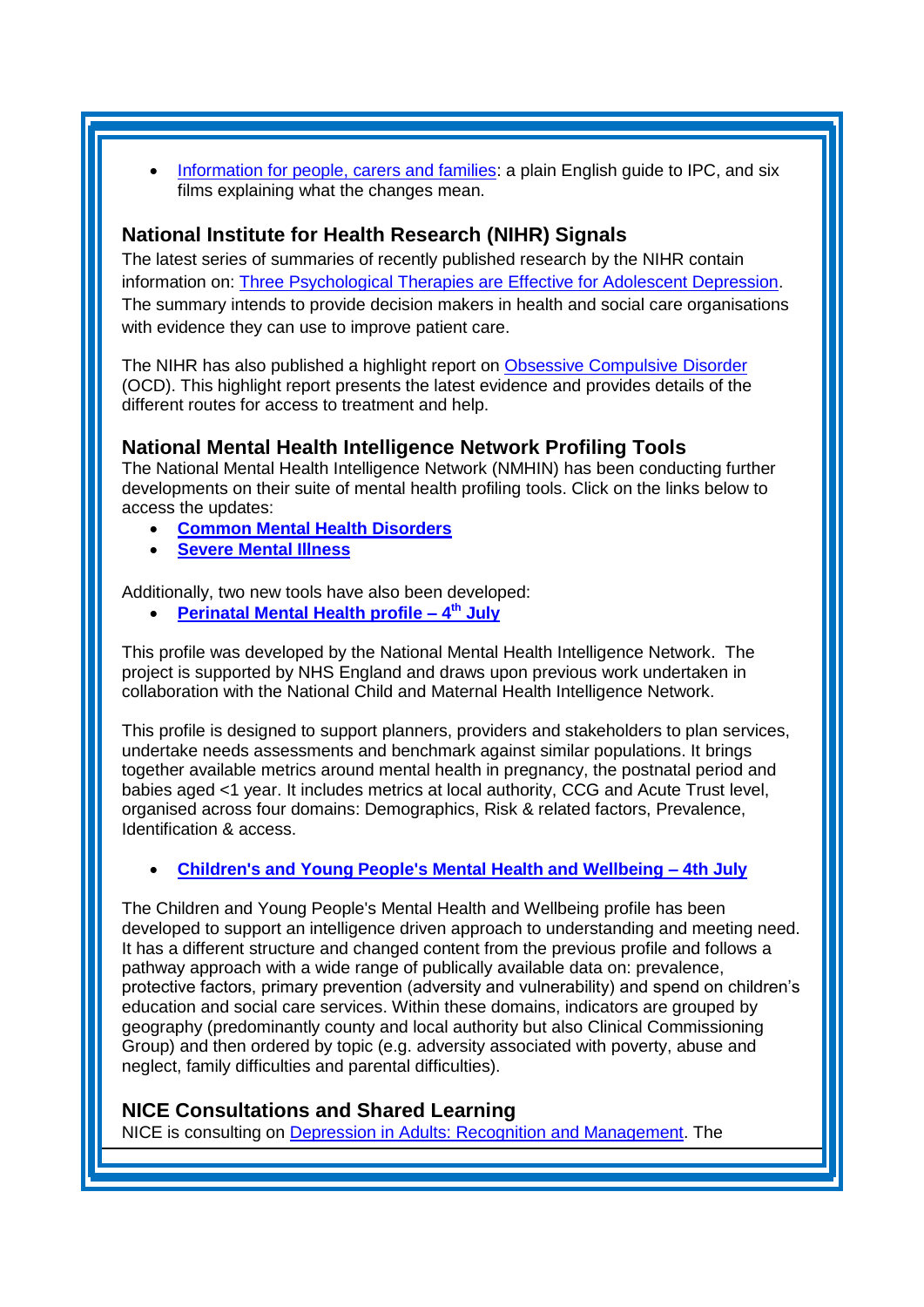consultation closes for comment on 12 September 2017.

NICE has also updated the following quality standard:

 QS154: [Violent and Aggressive Behaviours in People with Mental Health](https://www.nice.org.uk/guidance/qs154)  [Problems](https://www.nice.org.uk/guidance/qs154)

Additionally, the recently published NICE Bites bulletin from the North West Medicines Information Service covers [Eating Disorders: Recognition and Treatment.](https://www.sps.nhs.uk/articles/nice-bites-eating-disorders-recognition-and-treatment/) The guideline covers recognition and treatment of eating disorders including anorexia nervosa, binge eating and bulimia nervosa for children, young people and adults with the aim of providing healthcare professionals with a summary of key prescribing points taken from NICE guidance NG69.

## **Mental Health Reports, Resources and Research**

The Academic Health Science Networks (AHSN) has produced [Disruptive and](http://www.ahsnnetwork.com/wp-content/uploads/2017/06/Mental_Health_Brochure.pdf)  [Collaborative Innovations in Mental Health: Bold Ideas, Dramatic Results, Lasting](http://www.ahsnnetwork.com/wp-content/uploads/2017/06/Mental_Health_Brochure.pdf)  [Change.](http://www.ahsnnetwork.com/wp-content/uploads/2017/06/Mental_Health_Brochure.pdf) This report sets out the potential for innovation to drive improvements in mental health and demonstrates the important role AHSNs play in the health system.

The Centre for Mental Health has published [Against the Odds: Evaluation of the Mind](https://www.centreformentalhealth.org.uk/against-the-odds)  [Birmingham Up My Street Programme.](https://www.centreformentalhealth.org.uk/against-the-odds) This evaluation document considers three Birmingham-based community projects that were commissioned to improve the resilience of young African Caribbean men in the city. It provides an in-depth look at the challenges facing young African Caribbean men and how their resilience can be enhanced in the face of these issues.

The Care Quality Commission (CQC) has published [The State of Care in Mental Health](http://www.cqc.org.uk/publications/major-report/state-care-mental-health-services-2014-2017)  [Services 2014 to 2017.](http://www.cqc.org.uk/publications/major-report/state-care-mental-health-services-2014-2017) The report describes how CQC inspectors found that the majority of services are caring and compassionate towards their patients but has also identified several areas of concern including: difficulties around accessing services; physical environments not designed to keep people safe, care that is over-restrictive and institutional in nature, and poor recording and sharing of information that undermines good care.

The Local Government Association has published [Being Mindful of Mental Health: The](https://www.local.gov.uk/being-mindful-mental-health-role-local-government-mental-health-and-wellbeing)  [Role of Local Government in Mental Health and Wellbeing.](https://www.local.gov.uk/being-mindful-mental-health-role-local-government-mental-health-and-wellbeing) The report explores how councils influence the mental wellbeing of communities and how council services, from social care, to parks, to open spaces, to education, to housing all help to make up the fabric of mental health support for the people in our communities.

The National Audit Office has published [Mental Health in Prisons.](https://www.nao.org.uk/report/mental-health-in-prisons/) The report considers the provision of mental healthcare in prison, efforts to maintain prisoner well-being, routes out of prison and continuity of care into the community.

The National Confidential Inquiry into Suicide and Homicide by People with Mental Illness (NCISH) has published [Suicide by Children and Young People 2017](http://www.hqip.org.uk/resources/report-suicide-by-children-and-young-people-2017/?source=chainmail). The report examines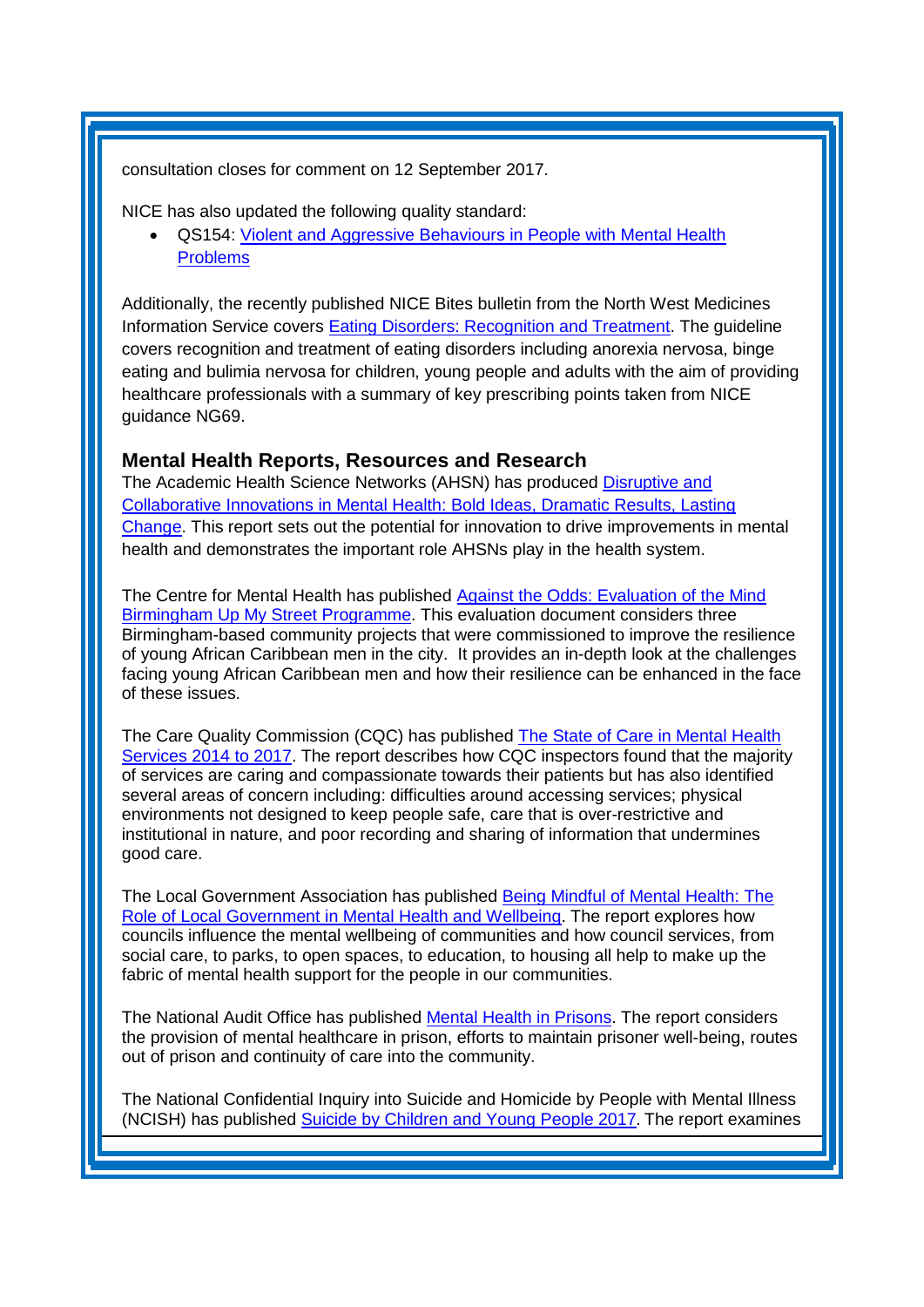the findings from a range of investigations, such as coroner inquests, into the deaths by suicide of people aged under 25 between January 2014 and December 2015 in England and Wales; extracting information about the stresses they were facing when they died.

Public Health England has published [Better Care for People with Co-occurring Mental](https://www.gov.uk/government/publications/people-with-co-occurring-conditions-commission-and-provide-services)  [Health and](https://www.gov.uk/government/publications/people-with-co-occurring-conditions-commission-and-provide-services) Alcohol/Drug Use Conditions: A [Guide for Commissioners and Service](https://www.gov.uk/government/publications/people-with-co-occurring-conditions-commission-and-provide-services)  [Providers.](https://www.gov.uk/government/publications/people-with-co-occurring-conditions-commission-and-provide-services) This guidance supports local areas to commission timely and effective responses for people with co-occurring mental health and alcohol or drug use conditions.

NHS Providers has published [The State of the NHS Provider Sector.](https://nhsproviders.org/resource-library/reports/the-state-of-the-nhs-provider-sector) This report has a particular focus on mental health providers and sets out how the provider sector is performing, the challenges trusts are facing, and the support they need as they face another five years of constrained funding and rapidly rising demand.

The Northern Practice Research Network (PRN) has published The Role of the PRN in [the Development and Implementation of Evidence: The Northern Improving Access to](http://eprints.hud.ac.uk/id/eprint/32368/1/Lucock.pdf)  [Psychological Therapies PRN Case Study.](http://eprints.hud.ac.uk/id/eprint/32368/1/Lucock.pdf) This paper showcases the PRN as an example of how collaborations between psychological services and academic researchers can yield practice-based evidence that has the potential to inform and to improve clinical care.

The Royal College of Midwives (RCM) has published [Every Mother Must Get the Help](https://www.rcm.org.uk/sites/default/files/RCM_Perinatal%20Mental%20Illness_A4%20report_final.pdf)  [They Need.](https://www.rcm.org.uk/sites/default/files/RCM_Perinatal%20Mental%20Illness_A4%20report_final.pdf) This report was inspired by the Change.org petition calling for better awareness and care for those affected by perinatal mental illness. The RCM and partners have analysed and collated all the comments to form this report, which highlights the need for better awareness and care for those affected by maternal mental health problems.

# <span id="page-4-0"></span>**Mental Health Statistics**

The following statistics have recently been released please click on the links to review further:

- [Adult Mental Health Five Year Forward View: Mental Health Dashboard Measures](http://content.digital.nhs.uk/suppinfofiles?tabid=1)  [by STP and CCG](http://content.digital.nhs.uk/suppinfofiles?tabid=1) – Quarter 4 2016-2017
- [Children and Young People Mental Health Indicators](http://content.digital.nhs.uk/suppinfofiles?tabid=1) Quarter 4 2016-2017
- [Mental Health Services Monthly Statistics Final April](http://digital.nhs.uk/catalogue/PUB30032) Provisional May 2017
- [Out of Area Placements in Mental Health Services](https://www.gov.uk/government/statistics/announcements/out-of-area-placements-in-mental-health-services-may-2017) May 2017
- [Psychological Therapies: Reports on the use of IAPT Services, England](http://www.digital.nhs.uk/catalogue/PUB30035) April 2017, Final May 2017 Provisional and Quarter 4 2016-17, including reports on the integrated services pilot

# <span id="page-4-1"></span>**Dates for your Diary**

## **Yorkshire and the Humber Mental Health Network Events:**

- Friday 15 September 2017, 10:00-15:30, **Yorkshire and the Humber Urgent & Emergency Community Mental Health Network Launch**, Hilton Leeds City, Leeds. To book your place click **[here](https://www.eventbrite.co.uk/e/yorkshire-and-the-humber-urgent-emergency-community-mental-health-network-launch-tickets-35933404781)**.
- Tuesday 26 September 2017, 10:00-15:30, **Yorkshire and the Humber Senior**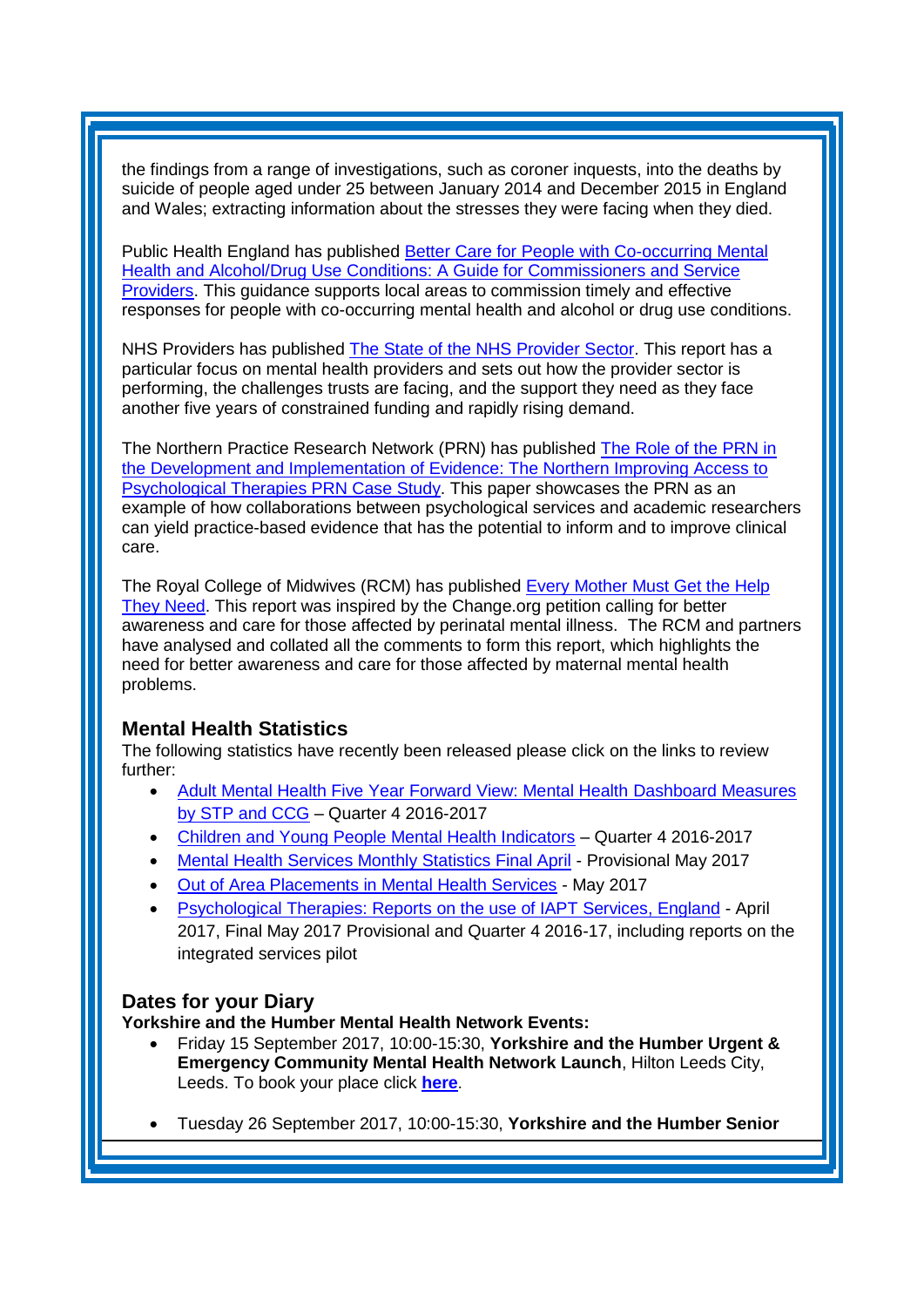#### PWP Network, The Met Hotel, Leeds. To book your place email **[Sarah Boul.](mailto:sarah.boul@nhs.net)**

- Wednesday 27 September 2017, 13:00-16:30, **Yorkshire and the Humber Liaison Mental Health Network**, Oxford Place Centre, Leeds. To book your place click **[here](https://www.eventbrite.co.uk/e/yorkshire-and-the-humber-liaison-mental-health-network-meeting-tickets-34572375907)**.
- Wednesday 4 October 2017, 10:00-15:30, **Yorkshire and the Humber IAPT Providers Network, Oxford Place Centre, Leeds. To book your place email Sarah** [Boul.](mailto:sarah.boul@nhs.net)
- Thursday 2 November 2017, 13:30-16:30, **Yorkshire and the Humber EIP**  Network, Oxford Place Centre, Leeds. To book your place email **Sarah Boul.**

#### **Other Events:**

 **SafeTALK Course**, which aims to teach participants four basic steps to recognise if someone is having thoughts of suicide and how to connect them with resources that can help. Available on various dates throughout 2017.

#### **For further information, and to check course availability, email: [wdu@york.gov.uk](mailto:wdu@york.gov.uk) or visit the website [here.](http://www.yorkworkforcedevelopment.org.uk/)**

- Tuesday 1 August 2017, 14:00-15:00, **Trusted Assessor Webinar**. To book a place at the webinar [click here to register.](https://healthsector.webex.com/mw3000/mywebex/default.do?service=1&siteurl=healthsector&nomenu=true&main_url=%2Fmc3000%2Fe.do%3Fsiteurl%3Dhealthsector%26AT%3DMI%26EventID%3D525763292%26UID%3D0%26Host%3DQUhTSwAAAAQwZNNS5bQ-WTOzxcvMDuGBjIJDv4jTt9DmT-z-mB5DklTaJOb3muw6BFUwQE84GXN__88c2Vrwq4OmZKjT9ikK0%26RG%3D1%26FrameSet%3D2%26RGID%3Dr7b735905e9a0d6eb8f328a3fb6463007)
- Saturday 5 August 2017, 09:30-11:00, **The Science of Happy Children**, The Cellar Trust, Shipley. To book your place click [here.](https://www.ticketsource.co.uk/mellownest) NB: There is a cost to attend this event.
- Wednesday 30 August 2017 Sunday 3 September 2017, **20th ISPS International Congress in the United Kingdom**, Liverpool (venue to be confirmed). To book your place click [here.](http://www.isps2017uk.org/) NB: There is a cost to attend this event.
- Tuesday 5 September 2017, 09:00-16:00, **North of England PWP Conference: Celebrating the Role of the Psychological Wellbeing Practitioner and Innovation in Step 2 Interventions**, University of Sheffield, Sheffield. To book your place click [here.](http://www.nwppn.nhs.uk/index.php/events/05-09-17-north-of-england-pwp-conference)
- Wednesday 6 September 2017, 11:00-12:00, **Trusted Assessor Webinar**. To book a place at the webinar [click here to register](https://healthsector.webex.com/healthsector/j.php?RGID=r27c7abfb7c39a9cd29b9fc38c43231a3)[.](https://healthsector.webex.com/mw3000/mywebex/default.do?service=1&siteurl=healthsector&nomenu=true&main_url=%2Fmc3000%2Fe.do%3Fsiteurl%3Dhealthsector%26AT%3DMI%26EventID%3D525763292%26UID%3D0%26Host%3DQUhTSwAAAAQwZNNS5bQ-WTOzxcvMDuGBjIJDv4jTt9DmT-z-mB5DklTaJOb3muw6BFUwQE84GXN__88c2Vrwq4OmZKjT9ikK0%26RG%3D1%26FrameSet%3D2%26RGID%3Dr7b735905e9a0d6eb8f328a3fb6463007)
- Friday 15 September 2017, 10:00-15:00, **I'm a Service User Get Me Out Of Here: Adult Secure Mental Health Service Review,** HMP Askham Grange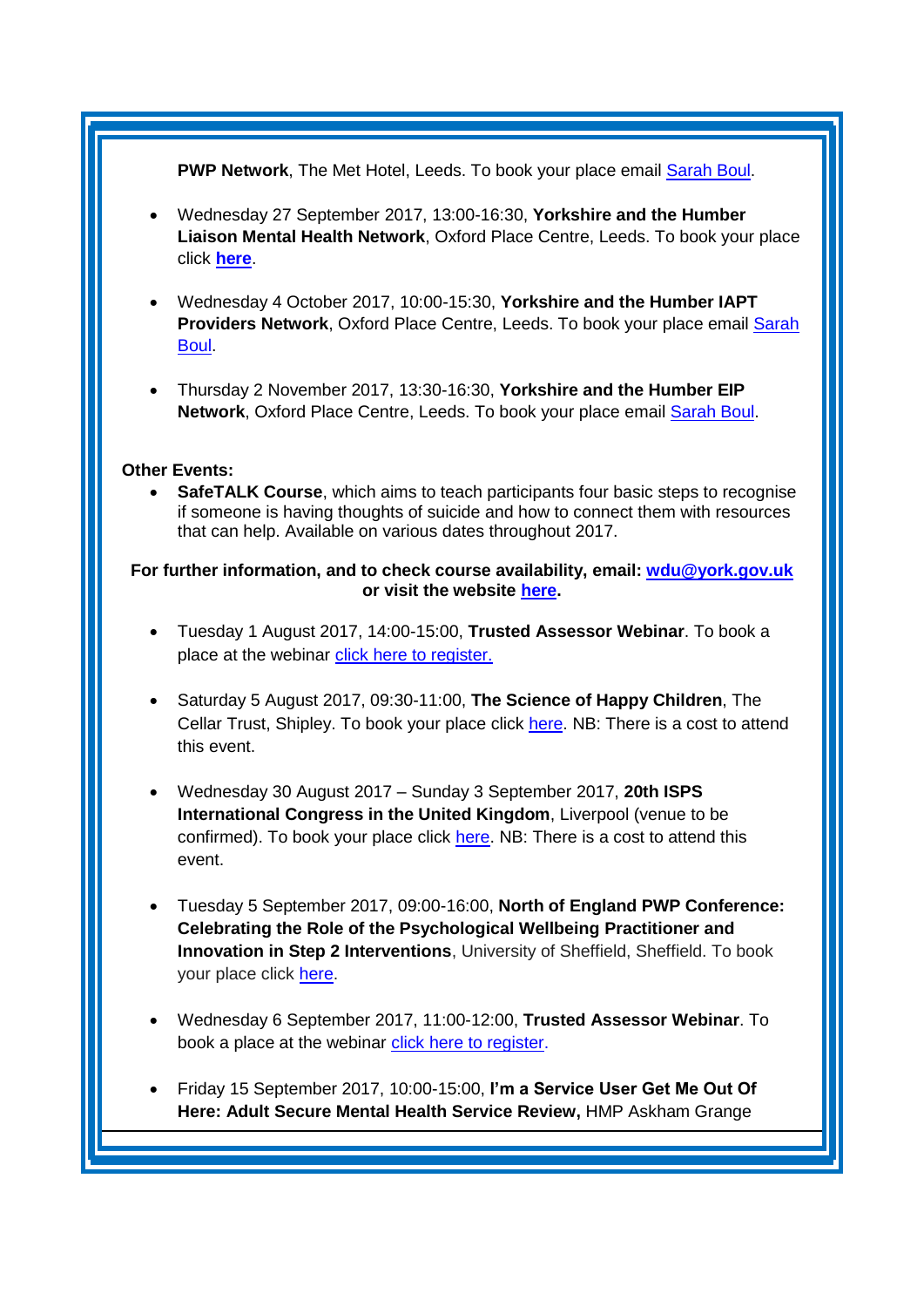Prison, York. To book your place click [here.](https://www.eventbrite.co.uk/e/im-a-service-user-get-me-out-of-here-tickets-36270742768?utm_term=eventurl_text)

- Wednesday 27 September 2017, 09:30-16:30, **Suicide Bereavement: Looking Forward Instilling Hope**, Printworks Cinema, Manchester. To book your place click [here.](https://dl.dropboxusercontent.com/u/5311451/3233_Suicide_Bereavement_Conference_flyer_2017_v6.pdf) NB: There is a cost to attend this event.
- Friday 29 September 2017, 10:00-16:00, **Delivering Employment Support in IAPT Services**, Park Inn by Radisson, York. To book your place click [here.](http://www.iapt-nnf.co.uk/Home/ViewEvent/71?utm_source=SBK%20Healthcare&utm_medium=email&utm_campaign=8412308_1784PT%201st%20email&dm_i=1SB0,50AZ8,MCTTTA,J380M,1) NB: There is a cost to attend this event.
- Thursday 23 and Friday 24 November 2017, 09:00-16:00, **Liaison Psychiatry Trainees, New Consultants, Nurses and Allied Health Professionals' Conference**, Wellcome Genome Campus, Hinxton, Cambridgeshire. To book your place email [Marc Mandell.](mailto:Marc.Mandell@hpft.nhs.uk) NB: There is a cost to attend this event.

## <span id="page-6-0"></span>**Contacts**

If you would like to discuss any of the items included in this e-bulletin or would like further information about the Mental Health Network please contact:

Sarah Boul, Quality Improvement Lead: [sarah.boul@nhs.net,](mailto:sarah.boul@nhs.net) 0113 8253458 / 07584362063

Rebecca Campbell, Quality Improvement Manager, Adult Mental Health Programmes: [rebecca.campbell6@nhs.net,](mailto:rebecca.campbell6@nhs.net) 0113 8253448 / 07825256356

Charlotte Whale, Quality Improvement Manager, Urgent and Emergency Care: [charlotte.whale@nhs.net,](mailto:charlotte.whale@nhs.net) 0113 8249346 / 07796611108

Twitter: @YHSCN\_MHDN #yhmentalhealth

## <span id="page-6-1"></span>**Links and Partner Organisations**

- **Interested in Dementia**? Why not check out the Yorkshire and the Humber Dementia Network E-Bulletin? Click [here](http://www.yhscn.nhs.uk/mental-health-clinic/Dementia/YHSCNDementiaBulletin.php) to read more.
- Yorkshire and the Humber Clinical Networks. Click [here](http://www.yhscn.nhs.uk/index.php) for the website.
- Yorkshire and the Humber Clinical Senate. Click [here](http://www.yhsenate.nhs.uk/index.php) for the website.
- Yorkshire and Humber Academic Health Science Network. Click [here](http://www.yhahsn.org.uk/) for the website.

**Request for Links:** If you would like to feature a web link in this bulletin, or provide information as a Partner Organisation, please email details to [sarah.boul@nhs.net](mailto:sarah.boul@nhs.net) with the words "Links and Partner Organisations" in the subject line.

#### **Who produces this bulletin?**

This bulletin is provided for anyone working with, or interested in, Mental Health and the Clinical Networks in Yorkshire and the Humber. The bulletin is provided on an opt-out basis. If you received this email in error, or no longer want to receive the bulletin, email [sarah.boul@nhs.net](mailto:sarah.boul@nhs.net)